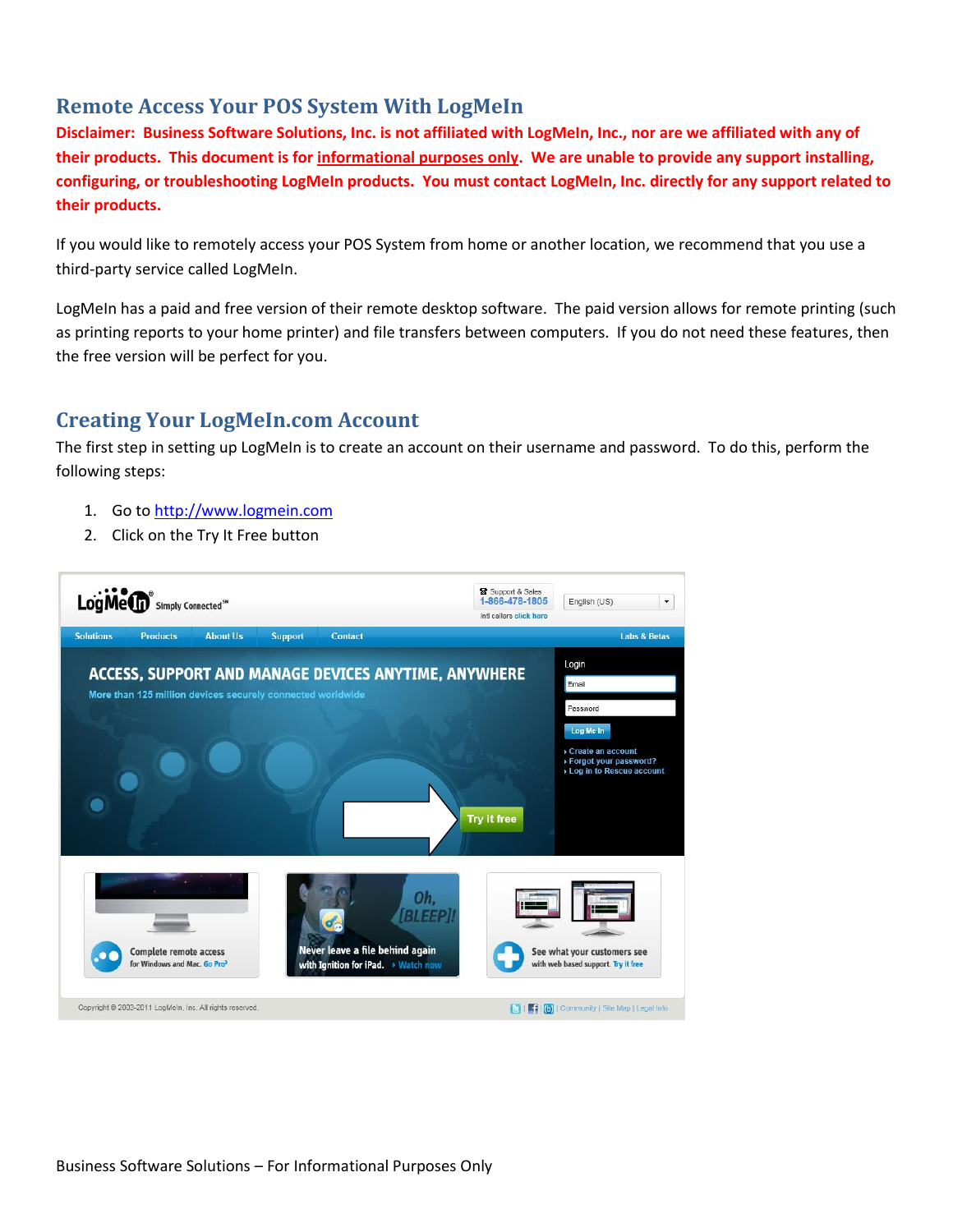3. Next, click on Access Computers Remotely



4. At this point, you will be asked to create an account. Enter your email address, a password for LogMeIn, and your country, and then click Continue.

| <b>Create Account</b><br>Have an Account? Log In                                           |  |
|--------------------------------------------------------------------------------------------|--|
| howtouselogmein@gmail.com<br>View our Privacy Policy.                                      |  |
| United States                                                                              |  |
| I will use LogMeIn for IT support.<br>Send me news about LogMeIn, upgrades and my account. |  |
| <b>Continue</b>                                                                            |  |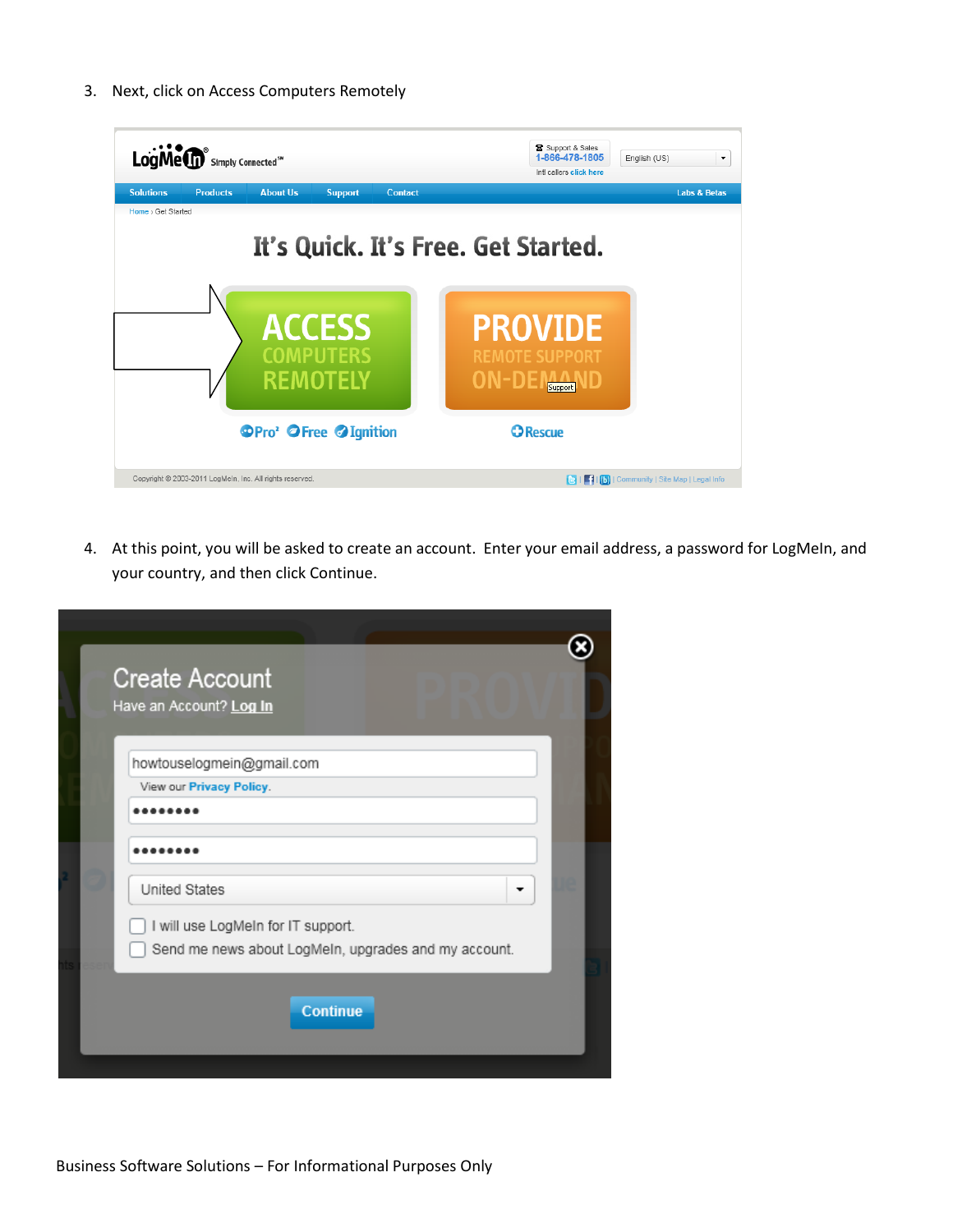5. If you want to connect to the machine that you are currently working on, click the Download link. Otherwise, click Add a Different Computer, and you will be emailed instructions on how to setup another system.

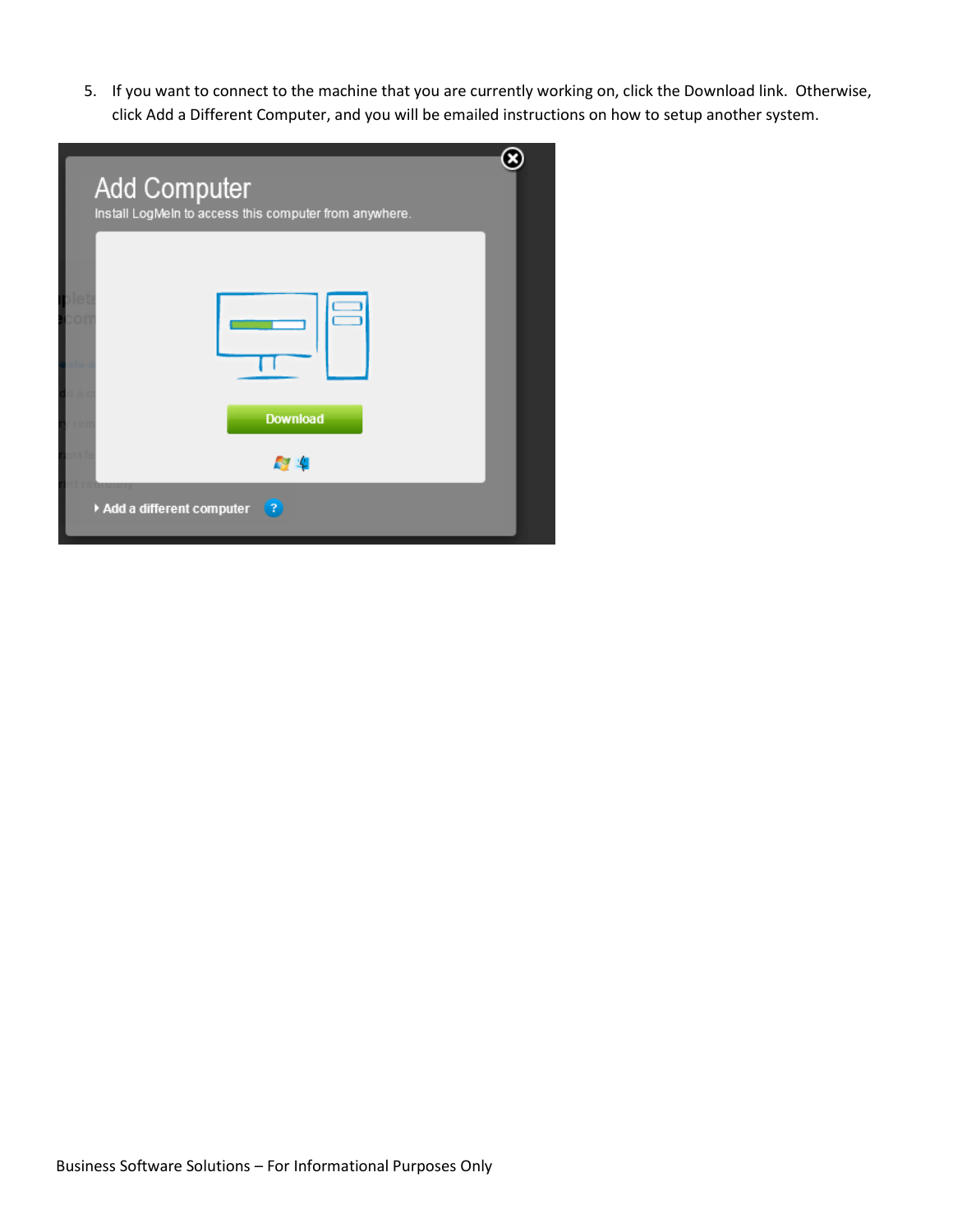6. The LogMeIn software will need to be installed. Go ahead and install the software (this needs to be installed on the computer that you want to have access to).



7. If the installation was successful, click the Go to My Computers button.

|          | Installation started      |  |
|----------|---------------------------|--|
| Success? | <b>Go to My Computers</b> |  |
| No luck? | Get help                  |  |
|          |                           |  |
|          |                           |  |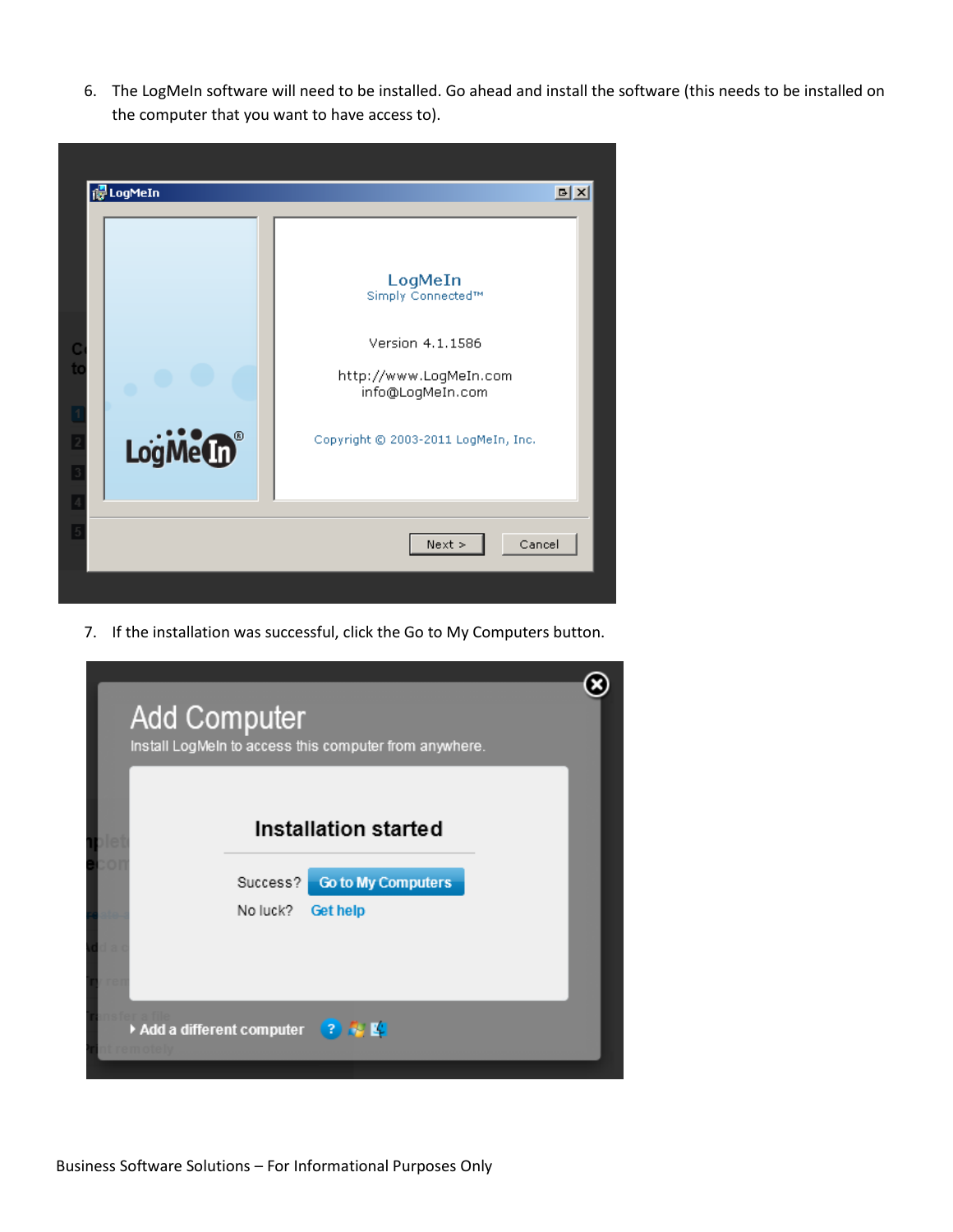8. You will now be brought to your LogMeIn.com account. It should show the computers that can be accessed. This would indicate that the installation is successful.

| <b>Solutions</b><br><b>About Us</b><br><b>Products</b><br><b>Support</b><br>Contact<br>My Computers<br>My Computers<br><b>B</b><br>a a<br><b>Add Computer</b><br>ఉత<br><b>Users</b><br><b>Reports</b><br><b>Work-PC</b><br>Product: Pro2<br>Buy<br><b>Remote Control</b><br>Online - Connect to this Computer<br><b>O</b> Properties<br>Main Menu<br>File Manager<br>Mr Dashboard<br>Note<br>×<br><b>Welcome</b><br>Complete the following steps<br>to become a LogMeln pro:<br>to your trial<br><b>Create an account</b><br>$\blacktriangleright$ done!<br><b>Buy now</b><br>$\blacktriangleright$ done!<br>Add a computer<br>12 | Inti callers click here<br><b>Labs &amp; Betas</b><br>how touselogmein@gmail.com v   My Computers   Log Out |
|-----------------------------------------------------------------------------------------------------------------------------------------------------------------------------------------------------------------------------------------------------------------------------------------------------------------------------------------------------------------------------------------------------------------------------------------------------------------------------------------------------------------------------------------------------------------------------------------------------------------------------------|-------------------------------------------------------------------------------------------------------------|
| <b>ACCESS</b><br><b>BACKUP</b><br><b>NETWORK</b>                                                                                                                                                                                                                                                                                                                                                                                                                                                                                                                                                                                  |                                                                                                             |
| Become a LogMein pro<br>Try remote control<br>3<br>40% complete<br>Transfer a file<br>14<br>3 steps left K<br>5<br>Print remotely                                                                                                                                                                                                                                                                                                                                                                                                                                                                                                 |                                                                                                             |

9. Before using the LogMeIn service, you will need to verify your email address. To do this, log into your email account. There should be an email from LogMeIn asking for account activation. Click the activation link to finish setting up the account.

| LogMeIn.com Auto-Mailer to me                                                                                                                                                                                                     | show details 8:47 AM (9 minutes ago) | $\leftarrow$ Reply |  |
|-----------------------------------------------------------------------------------------------------------------------------------------------------------------------------------------------------------------------------------|--------------------------------------|--------------------|--|
|                                                                                                                                                                                                                                   |                                      |                    |  |
| Dear LogMeln User,                                                                                                                                                                                                                |                                      |                    |  |
|                                                                                                                                                                                                                                   |                                      |                    |  |
| To complete the sign-up process, please follow this link:                                                                                                                                                                         |                                      |                    |  |
| https://secure.logmein.com/a?0200_EXIS2BG19E1CMSNV3P7AAM9SSF9XZDIWZNV                                                                                                                                                             |                                      |                    |  |
| If you have any questions, feel free to contact LogMeIn Customer Support.                                                                                                                                                         |                                      |                    |  |
| Welcome to LogMeIn!                                                                                                                                                                                                               |                                      |                    |  |
| The LogMeIn Team                                                                                                                                                                                                                  |                                      |                    |  |
|                                                                                                                                                                                                                                   |                                      |                    |  |
| LogMe <sup>(1</sup> 1                                                                                                                                                                                                             |                                      |                    |  |
|                                                                                                                                                                                                                                   |                                      |                    |  |
| <b>Privacy Policy</b>                                                                                                                                                                                                             |                                      |                    |  |
| @ LogMein Inc, 500 Unicorn Park Drive, Woburn MA, 01801                                                                                                                                                                           |                                      |                    |  |
| "LogMeln", and other names, associated designs, logos, icons and marks identifying LogMeln's products and services are trademarks or<br>service marks of LogMeln, Inc. and may not be copied, imitated or used, in whole or in pa |                                      |                    |  |
|                                                                                                                                                                                                                                   |                                      |                    |  |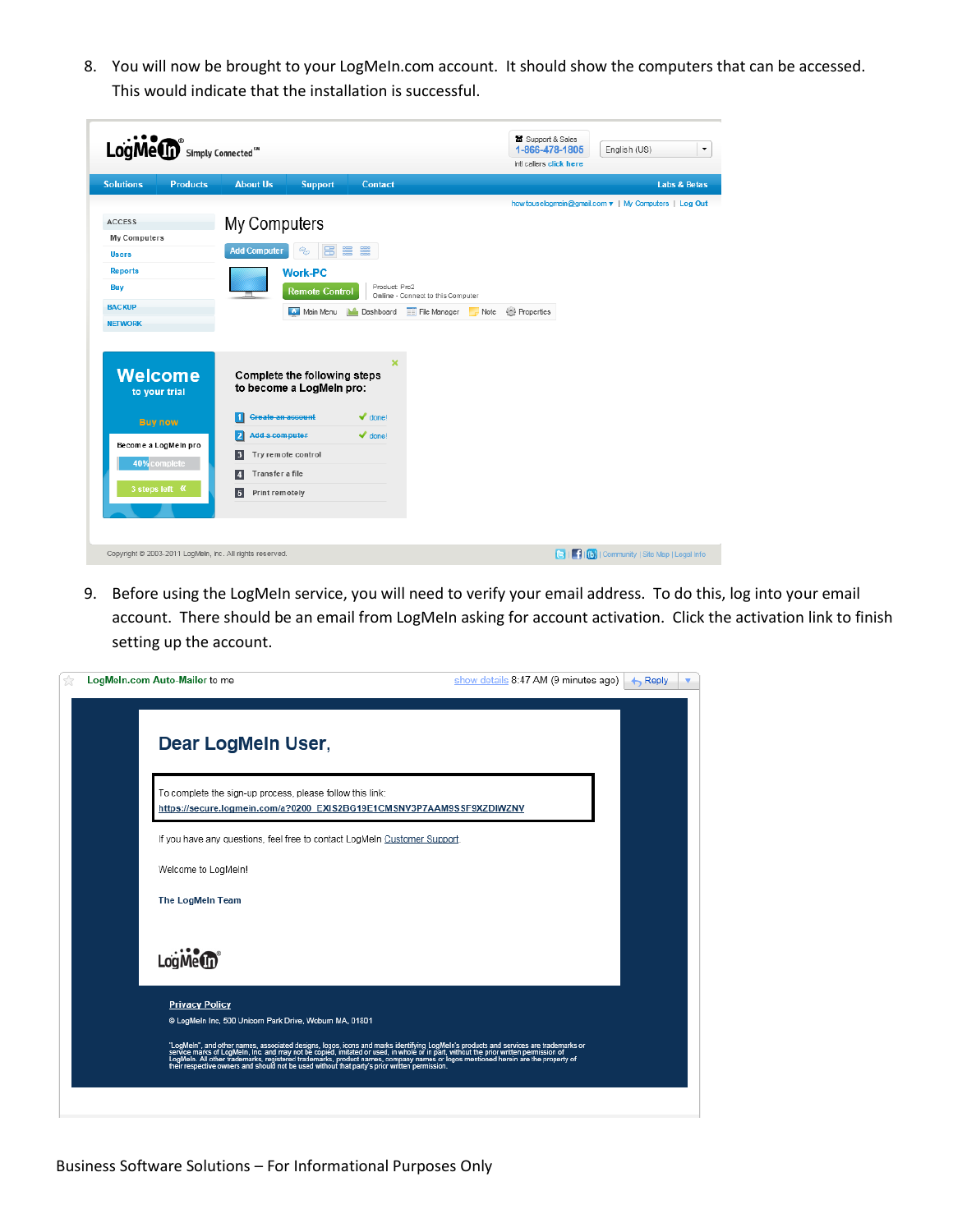## **Accessing Your Computer From Another Location**

To access your computer from another location, perform the following steps:

1. Go t[o http://www.logmein.com](http://www.logmein.com/) and log in with your username and password.



2. You will then see all of the computers that you can remotely access. Click the Remote Control button for the appropriate computer.

| LogMe <sup>Simply Connected<sup>5"</sup></sup>                                                                                                                                                                                           |                                     |                                                          |                                      |                                                   |      | Support & Sales<br>1-866-478-1805 | English (US)                                                   |
|------------------------------------------------------------------------------------------------------------------------------------------------------------------------------------------------------------------------------------------|-------------------------------------|----------------------------------------------------------|--------------------------------------|---------------------------------------------------|------|-----------------------------------|----------------------------------------------------------------|
|                                                                                                                                                                                                                                          |                                     |                                                          |                                      |                                                   |      | Inti callers click here           |                                                                |
| <b>Solutions</b><br><b>Products</b>                                                                                                                                                                                                      | <b>About Us</b>                     | <b>Support</b>                                           | <b>Contact</b>                       |                                                   |      |                                   | <b>Labs &amp; Betas</b>                                        |
| <b>ACCESS</b><br>My Computers<br><b>Users</b><br><b>Reports</b><br>Buy<br><b>BACKUP</b><br><b>NETWORK</b><br><b>Welcome</b><br>to your trial<br>30 days left<br><b>Buy now</b><br>Become a LogMein pro<br>40% complete<br>3 steps left » | My Computers<br><b>Add Computer</b> | 圕<br>ŵ.<br>Work-PC<br><b>Remote Control</b><br>Main Menu | 置<br>▒<br>Product: Pro2<br>Dashboard | Online - Connect to this Computer<br>File Manager | Note | <b>All</b> Properties             | howtouselogmein@gmail.com v   My Computers   Log Out           |
| Copyright @ 2003-2011 LogMeln, Inc. All rights reserved.                                                                                                                                                                                 |                                     |                                                          |                                      |                                                   |      |                                   | <b>C</b>   <b>C</b>   <b>Community</b>   Site Map   Legal Info |

Business Software Solutions – For Informational Purposes Only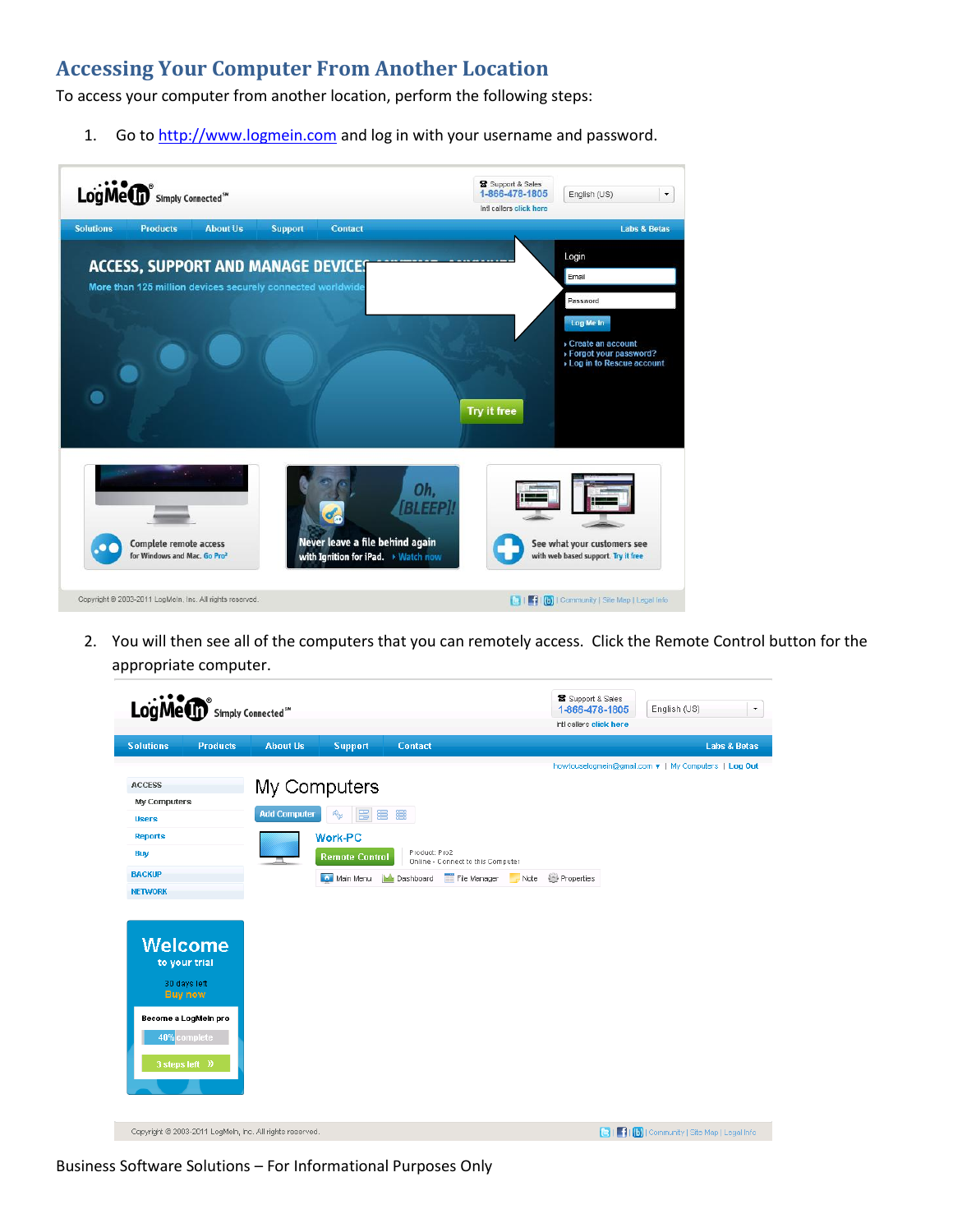3. Next, LogMeIn will need to install some additional software for your Internet browser (Internet Explorer, Firefox, Google Chrome, etc). Go ahead and install the software.

| LogMe <sup>®</sup> Simply Connected <sup>5"</sup>                                                                                                                                                                                                                                                                                                                                                                                                         |
|-----------------------------------------------------------------------------------------------------------------------------------------------------------------------------------------------------------------------------------------------------------------------------------------------------------------------------------------------------------------------------------------------------------------------------------------------------------|
| 1. Click on the bar at the top.<br>Internet Explorer - Security Warning<br>⊠<br>dri<br>Do you want to install this software?<br>Name: LogMeIn Remote Access Components<br>Œ<br>Publisher: LogMeIn, Inc.<br>Don't Install<br>$\frac{1}{2}$ More options<br>Install<br>3.<br>⊉s up.<br>While files from the Internet can be useful, this file type can potentially harm<br>your computer. Only install software from publishers you trust. What's the risk? |
| Copyright @ 2003-2011 LogMeln, Inc. All rights reserved.<br><b>E</b>   <b>Fil (b)</b>   Community   Site Map   Legal Info                                                                                                                                                                                                                                                                                                                                 |

4. Once the software has been installed, you will be asked to enter the username and password for the computer that you are connecting to. **Note: This is the Windows username and password on the POS system you're trying to connect to, not your LogMeIn username and password.**

| LogMein                                          |                             |                |  |  |  |  |  |
|--------------------------------------------------|-----------------------------|----------------|--|--|--|--|--|
|                                                  | Now connected to<br>Work-PC |                |  |  |  |  |  |
| Please enter your Windows username and password. |                             |                |  |  |  |  |  |
| User name                                        | administrator               |                |  |  |  |  |  |
| Password                                         |                             | $\circledcirc$ |  |  |  |  |  |
|                                                  | Cancel<br>Login             |                |  |  |  |  |  |
| There is no user at the target PC.               |                             |                |  |  |  |  |  |
|                                                  |                             |                |  |  |  |  |  |